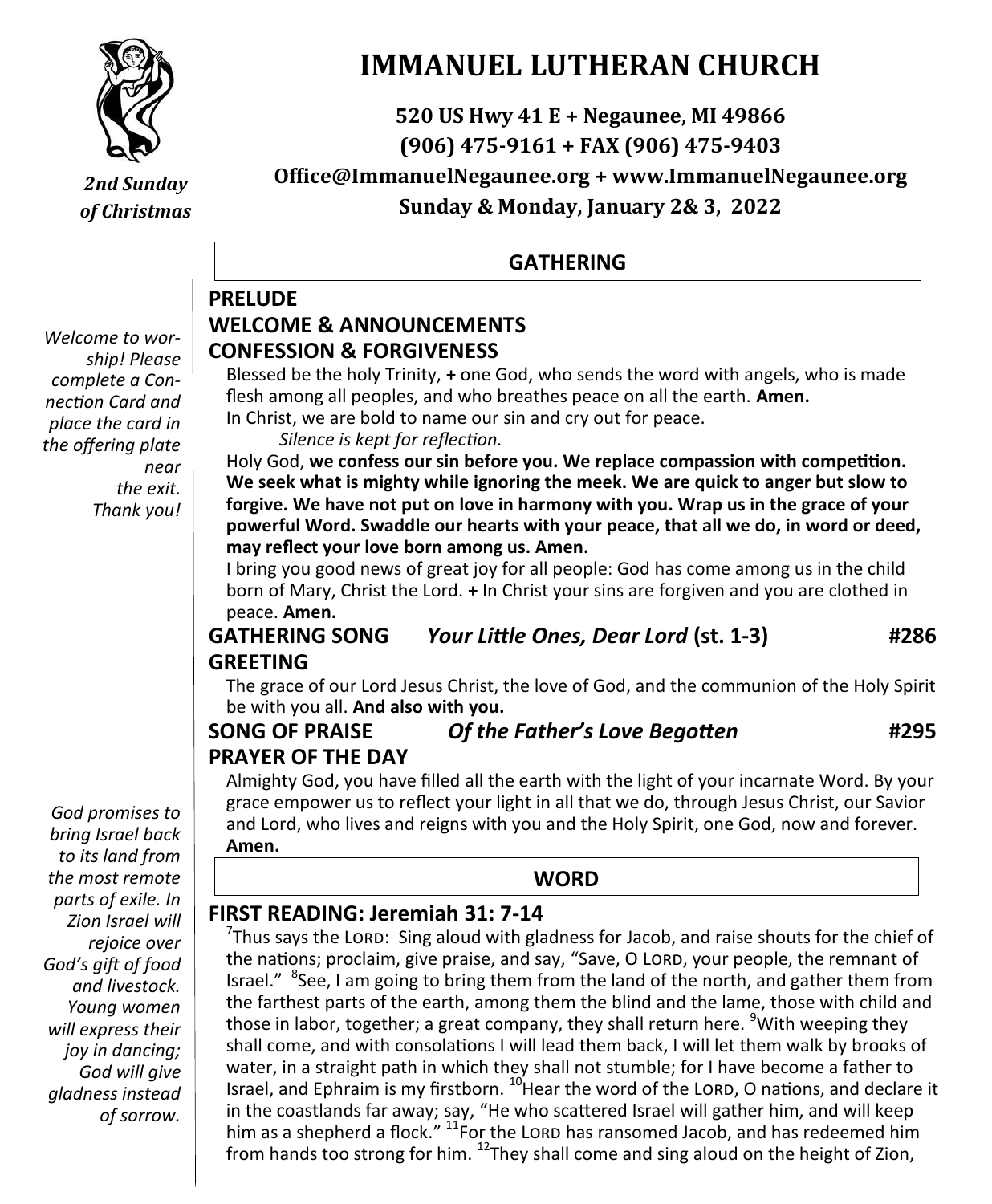and they shall be radiant over the goodness of the LORD, over the grain, the wine, and the oil, and over the young of the flock and the herd; their life shall become like a watered garden, and they shall never languish again.  $13$ Then shall the young women rejoice in the dance, and the young men and the old shall be merry. I will turn their mourning into joy, I will comfort them, and give them gladness for sorrow.  $^{14}$ I will give the priests their fill of fatness, and my people shall be satisfied with my bounty, says the LORD.

Word of God. **Word of Life. Thanks be to God.**

#### **PSALM 147: 12-20**

 $12$ Worship the LORD, O Jerusalem; praise your God, O Zion,

<sup>13</sup>**who has strengthened the bars of your gates**

#### **and has blessed your children within you.**

<sup>14</sup>God has established peace on your borders and satisfies you with the finest wheat.

<sup>15</sup>**God sends out a command to the earth, a word that runs very swiftly.** <sup>16</sup>God gives snow like wool, scattering frost like ashes.

<sup>17</sup>**God scatters hail like bread crumbs. Who can stand against God's cold?**  $18$ The LORD sends forth the word and melts them; the wind blows, and the waters flow.

<sup>19</sup>**God declares the word to Jacob, statutes and judgments to Israel.**  $20$ The LORD has not done so to any other nation; they do not know God's judgments. Hallelujah!

#### **SECOND READING: Ephesians 1:3-14**

 $3$ Blessed be the God and Father of our Lord Jesus Christ, who has blessed us in Christ with every spiritual blessing in the heavenly places,  ${}^{4}$ just as he chose us in Christ before the foundation of the world to be holy and blameless before him in love. <sup>5</sup>He destined us for adoption as his children through Jesus Christ, according to the good pleasure of his will, <sup>6</sup>to the praise of his glorious grace that he freely bestowed on us in the Beloved. <sup>7</sup>In him we have redemption through his blood, the forgiveness of our trespasses, according to the riches of his grace <sup>8</sup>that he lavished on us. With all wisdom and insight <sup>9</sup>he has made known to us the mystery of his will, according to his good pleasure that he set forth in Christ, <sup>10</sup>as a plan for the fullness of time, to gather up all things in him, things in heaven and things on earth.  $11$ In Christ we have also obtained an inheritance, having been destined according to the purpose of him who accomplishes all things according to his counsel and will,  $^{12}$ so that we, who were the first to set our hope on Christ, might live for the praise of his glory.  $^{13}$  In him you also, when you had heard the word of truth, the gospel of your salvation, and had believed in him, were marked with the seal of the promised Holy Spirit;  $14$  this is the pledge of our inheritance toward redemption as God's own people, to the praise of his glory. Word of God. **Word of Life. Thanks be to God.** 

#### **GOSPEL ACCLAMATION**

*Alleluia.* **All the ends of the earth have seen the victory of our God.** *Alleluia. (Ps. 98:3)*

#### **GOSPEL: John 1: 1-18**

The holy gospel according to… **Glory to you, O Lord.**

 $1$ In the beginning was the Word, and the Word was with God, and the Word was God.  $2$ He was in the beginning with God.  $3$ All things came into being through him, and without him not one thing came into being. What has come into being <sup>4</sup>in him was life, and the life was the light of all people. <sup>5</sup>The light shines in the darkness, and the darkness did not overcome it. <sup>6</sup>There was a man sent from God, whose name was John.

*Worship the Lord, O Jerusalem; praise your God, O Zion. (Ps. 147:12)*

*In Jesus, all of God's plans and purposes have been made know as heaven and earth are united in Christ. Through Jesus, we have been chosen as God's children and have been promised eternal salvation.*

*John begins his gospel with this prologue: a hymn to the Word through whom all things were created. This Word became flesh and brought grace and truth to the*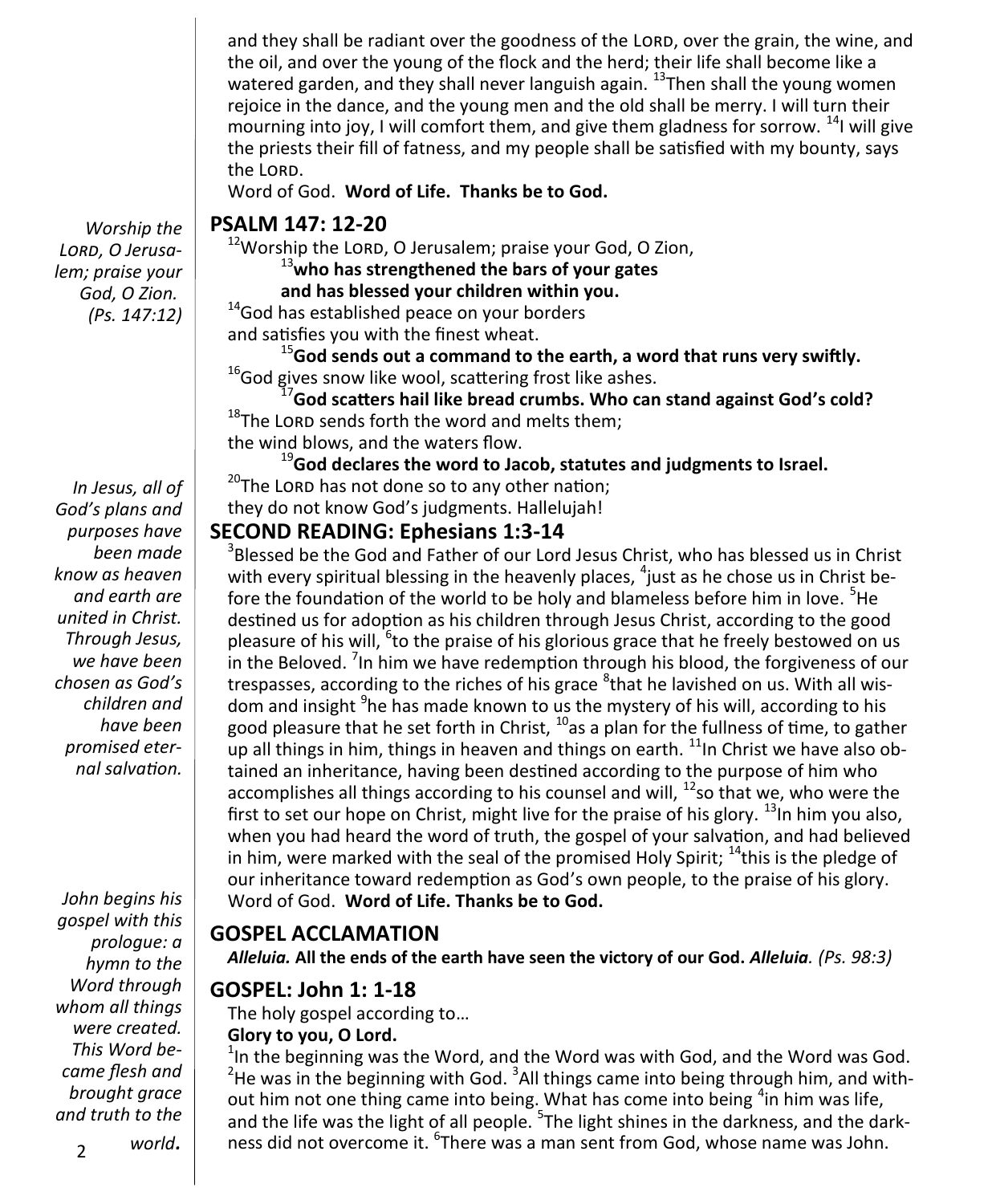<sup>7</sup>He came as a witness to testify to the light, so that all might believe through him.  ${}^{8}$ He himself was not the light, but he came to testify to the light. <sup>9</sup>The true light, which enlightens everyone, was coming into the world.  $^{10}$ He was in the world, and the world came into being through him; yet the world did not know him.  $^{11}$ He came to what was his own, and his own people did not accept him. <sup>12</sup>But to all who received him, who believed in his name, he gave power to become children of God, <sup>13</sup>who were born, not of blood or of the will of the flesh or of the will of man, but of God.  $^{14}$ And the Word became flesh and lived among us, and we have seen his glory, the glory as of a father's only son, full of grace and truth. <sup>15</sup>(John testified to him and cried out, "This was he of whom I said, 'He who comes after me ranks ahead of me because he was before me.' $''$ ) <sup>16</sup>From his fullness we have all received, grace upon grace.  $^{17}$ The law indeed was given through Moses; grace and truth came through Jesus Christ.  $^{18}$ No one has ever seen God. It is God the only Son, who is close to the Father's heart, who has made him known.

The Gospel of our Lord.

**Praise to you O Lord.**

#### **SERMON** Pastor Steve Solberg

#### **SONG** *Cold December Flies Away* **#299**

#### **THE NICENE CREED**

**We believe in one God, the Father, the Almighty, maker of heaven and earth, of all that is, seen and unseen.**

**We believe in one Lord, Jesus Christ, the only Son of God, eternally begotten of the Father, God from God, Light from Light, true God from true God, begotten, not made, of one Being with the Father; through him all things were made.** 

**For us and for our salvation he came down from heaven, was incarnate of the Holy Spirit and the virgin Mary and became truly human. For our sake he was crucified under Pontius Pilate; he suffered death and was buried. On the third day he rose again in accordance with the scriptures; he ascended into heaven and is seated at the right hand of the Father. He will come again in glory to judge the living and the dead, and his kingdom will have no end.**

**We believe in the Holy Spirit, the Lord, the giver of life, who proceeds from the Father and the Son, who with the Father and the Son is worshiped and glorified, who has spoken through the prophets. We believe in one holy catholic and apostolic church. We acknowledge one baptism for the forgiveness of sins. We look for the resurrection of the dead, and the life of the world to come. Amen.**

#### **PRAYERS OF INTERCESSION**

Joining our voices with the heavenly host and Christians throughout time and space, let us pray for the church, the world, and all in need.

*A brief silence.*

You make yourself known in the gift of language in diverse forms. Draw our attention to those who communicate through sign, braille, and technology. Make your church a place where all methods of communication are celebrated. Merciful God, **receive our prayer.**

Creating God, the sun greets us anew each morning. Thank you for waking us up today to witness and share your abundance. Awaken us always to your wisdom and deepen our care for your natural world. Merciful God, **receive our prayer.**

Emmanuel, in your name we are assured that you are with us. Train nations and peoples to honor and respect one another, especially those whose names and identities have been mistreated, neglected, or oppressed. Merciful God, **receive our prayer.**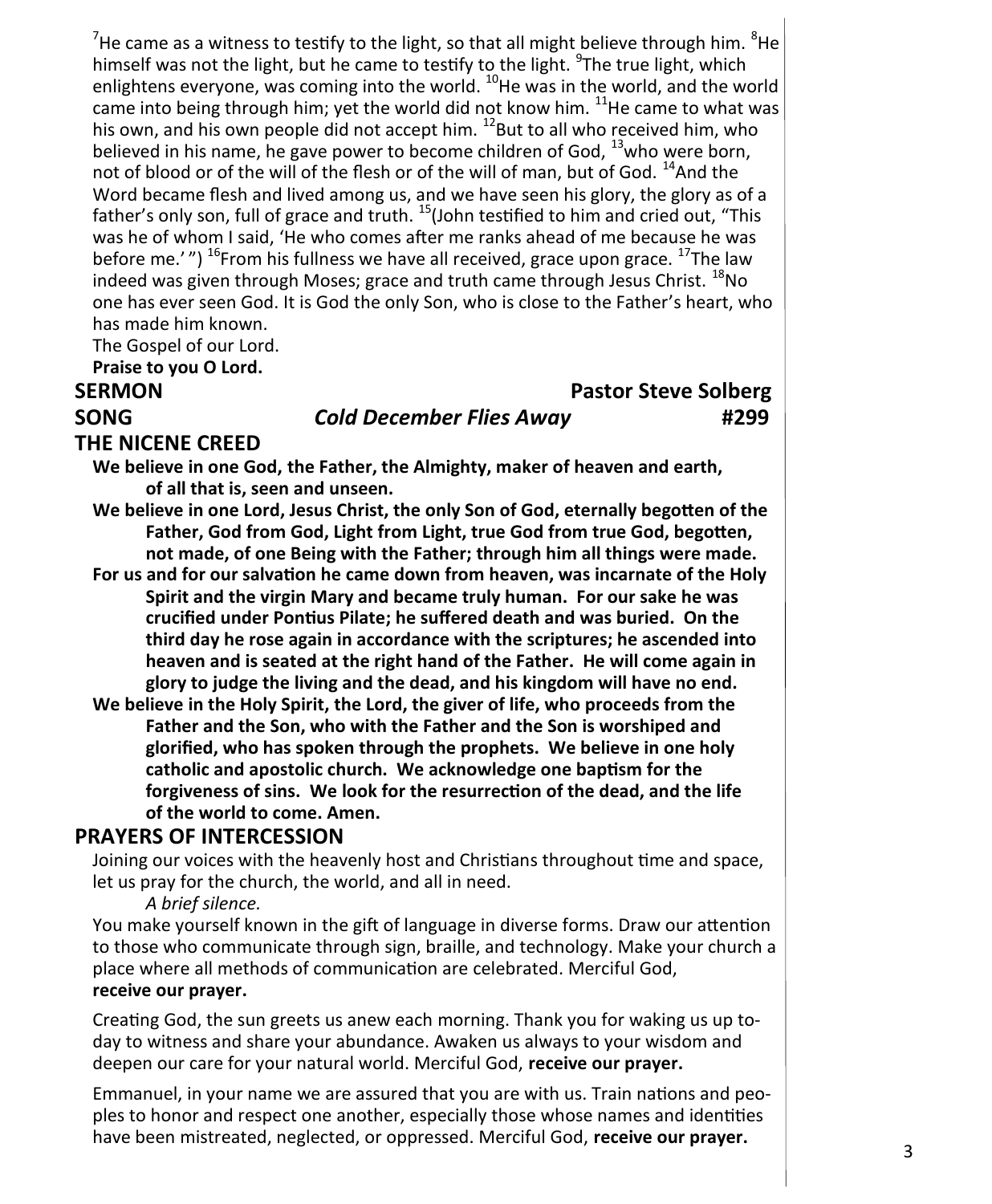You adopt us as your beloved ones. Accompany parents and children navigating the adoption process, especially those in the foster system. Sustain those struggling with infertility or pregnancy loss. Tenderly embrace all in need (*especially*). Merciful God, **receive our prayer.**

You journey with us through change. Guide those assuming new roles in this congregation or making transitions in their families, workplaces, or communities (*especially*). As the seasons and the calendar change, equip us for unexpected challenges. Merciful God, **receive our prayer.**

*Here other intercessions may be offered.*

We give you thanks for all who modeled lives of loving service (*especially Wilhelm Loehe, whom we commemorate today*). Lead us in your grace until, with all your saints, we enter the fullness of your glory. Merciful God, **receive our prayer.**

Rejoicing in your Word made flesh among us, we commend these prayers to you, confident of your grace and love made known to us in Jesus Christ, our Savior. **Amen.**

#### **SHARING OF CHRIST'S PEACE**

The peace of Christ be with you always. **And also with you.**

**MEAL**

### **OFFERING OFFERING PRAYER**

Gracious God, **your Word-made-flesh brings harmony to the earth. As we offer ourselves and these your gifts, prepare us to receive the grace and truth you offer at this table and renew in us the song of your salvation, in Jesus Christ our Savior. Amen.**

#### **THANKSGIVING AT THE TABLE**

#### **THE LORD'S PRAYER**

|       | Our Father, who art in heaven, hallowed be thy name, thy kingdom       | come,   |
|-------|------------------------------------------------------------------------|---------|
|       | thy will be done, on earth as it is in heaven.                         |         |
|       | Give us this day our daily bread; and forgive us our trespasses, as we | forgive |
|       | those who trespass against us;                                         |         |
|       | and lead us not into temptation, but deliver us from evil.             |         |
|       | For thine is the kingdom, and the power, and the glory, forever and    | ever.   |
| Amen. |                                                                        |         |
|       | <b>COMMUNION DISTRIBUTION</b>                                          |         |
|       | <b>SONG AFTER COMMUNION (sung to God Rest You Merry Gentlemen)</b>     |         |
| 1)    | Oh, thank the Lord and sing His praise,                                |         |
|       | What He has done proclaim!                                             |         |
|       | Let all who seek the Lord rejoice                                      |         |
|       | And proudly bear His name                                              |         |
|       | Who leads His thankful people forth                                    |         |
|       | His promises to claim                                                  |         |
|       | Oh, tidings of comfort and joy,                                        |         |
|       | comfort and joy,                                                       |         |
|       | Oh, tidings of comfort and joy!                                        |         |

*Renew our lives that we may welcome and care for one another and that we may live and serve within the greater community of Negaunee and the world, witnessing to others your abundant love, grace, and welcome.*

*All baptized Christians who believe this true presence are welcome and encouraged to receive Holy Communion today. Parents, please assist your child(ren) if you wish them communed.*

*We believe that the true body and blood of Jesus Christ is in/with/under the bread and wine.*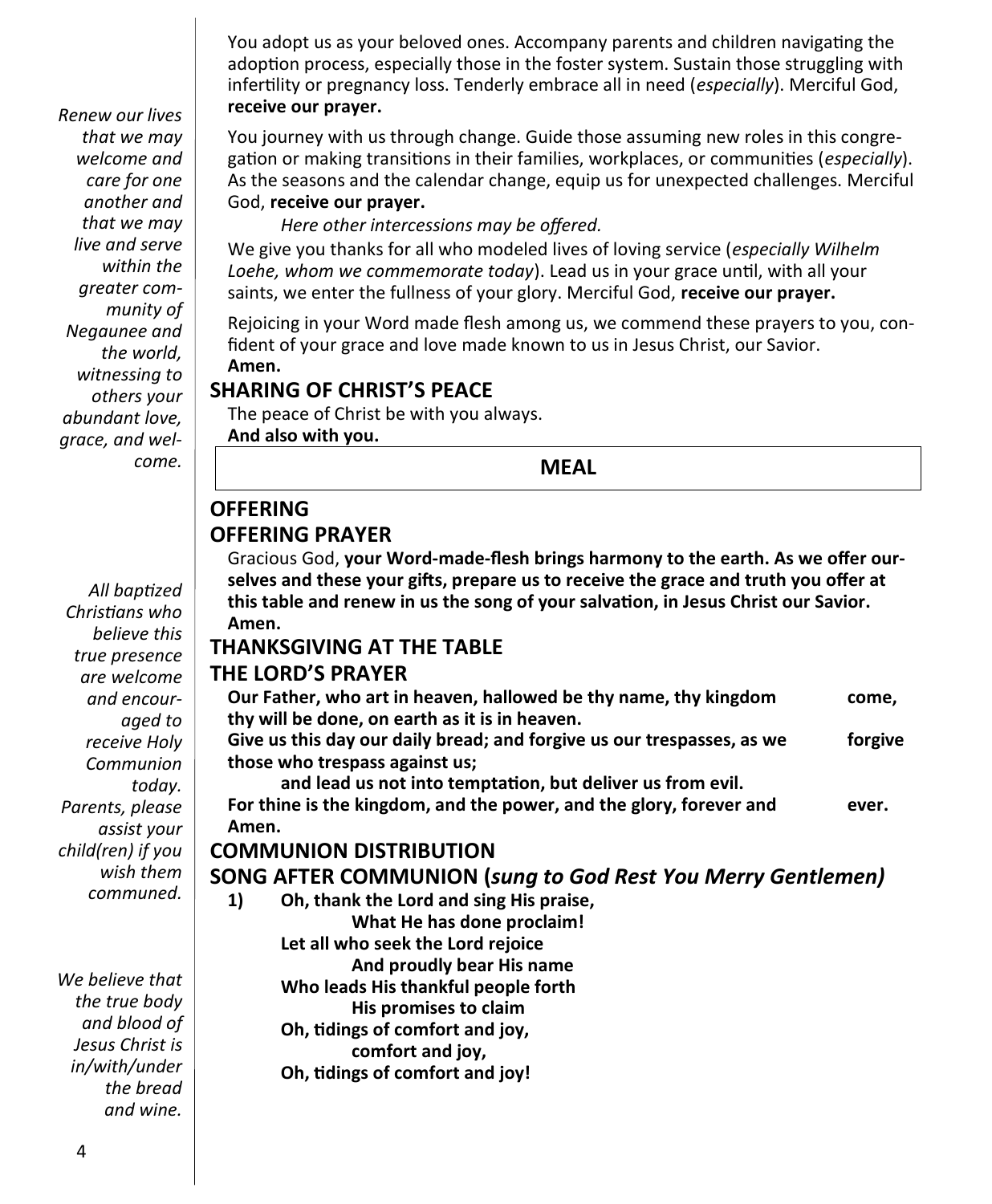**2) Lord, let your servant go in peace, Your word has been fulfilled. My eyes have seen the saving work Which for the world you willed: The glory of your chosen race As light for all revealed Oh, tidings of comfort and joy, comfort and joy, Oh, tidings of comfort and joy! 3) Oh, praise to God the Father, And praise to God the Son, And praise to God the Spirit, Most blessed Three in One. As 'twas, is now, and e'er shall be While endless ages run! Oh, tidings of comfort and joy, comfort and joy, Oh, tidings of comfort and joy!**

#### **PRAYER AFTER COMMUNION**

We thank you, wondrous God, **for Jesus, God with us, in these gifts of bread and wine. As we have shared this feast of love, strengthen us to share your love with all the world. In Jesus' name we pray. Amen.**

### **SENDING**

#### **BLESSING DISMISSAL**

Go in peace. Rejoice in Christ our Savior. **Thanks be to God. POSTLUDE**

### **ANNOUNCMENTS FOR THE WEEKS OF January 2, 2022—January 9, 2022**

**~~~~~~~~~~~~~~~~~~~~~~~~~~~~~~~~~~~~~~~~~~~~~~~~~~~~~~~~~~~~**

**\*BIRTHDAYS: Happy** 80th **Birthday** to *Julie Mager* on January 9th.

**\*SUPPORT FOR ARIANNA PAANANEN** A GoFundMe page [\(https://gofund.me/](https://gofund.me/9db84b12)  [9db84b12\)](https://gofund.me/9db84b12) is assisting the Paananen family with expenses related to Arianna's cancer treatment. Ari is 10 years old, and on August 9, 2021, was diagnosed with a brain tumor and has been doing treatments at Mayo in Rochester, MN. Ari just completed radiation treatment. THE TUMOR IS GONE! PRAISE GOD! Her ongoing care will continue to include trips to Mayo. Thank you for your prayers and other support.

**\*GIVING YOUR OFFERINGS:** Thank you for continuing to financially support our ongoing congregational mission. Electronic giving is available on our website or through the GivePlus app. (Note: Immanuel absorbs the following processing fees on electronic gifts: giving via debit/credit card 2.75% + \$0.45 per transaction and giving via ACH 1.00% +\$0.45 per transaction.)

**\*SUNDAY SCHOOL: There is NO Sunday School today. Watch for announcements for next week.** If you are interested in Sunday School for your child(ren), there is always open enrollment for toddlers through Grade 5. The class meets at 9:15 am and classes start at 9:30 am. Go to the Facebook page for updated information, or you can always call the office (906-475-9161). Bring your child(ren) to worship with us.





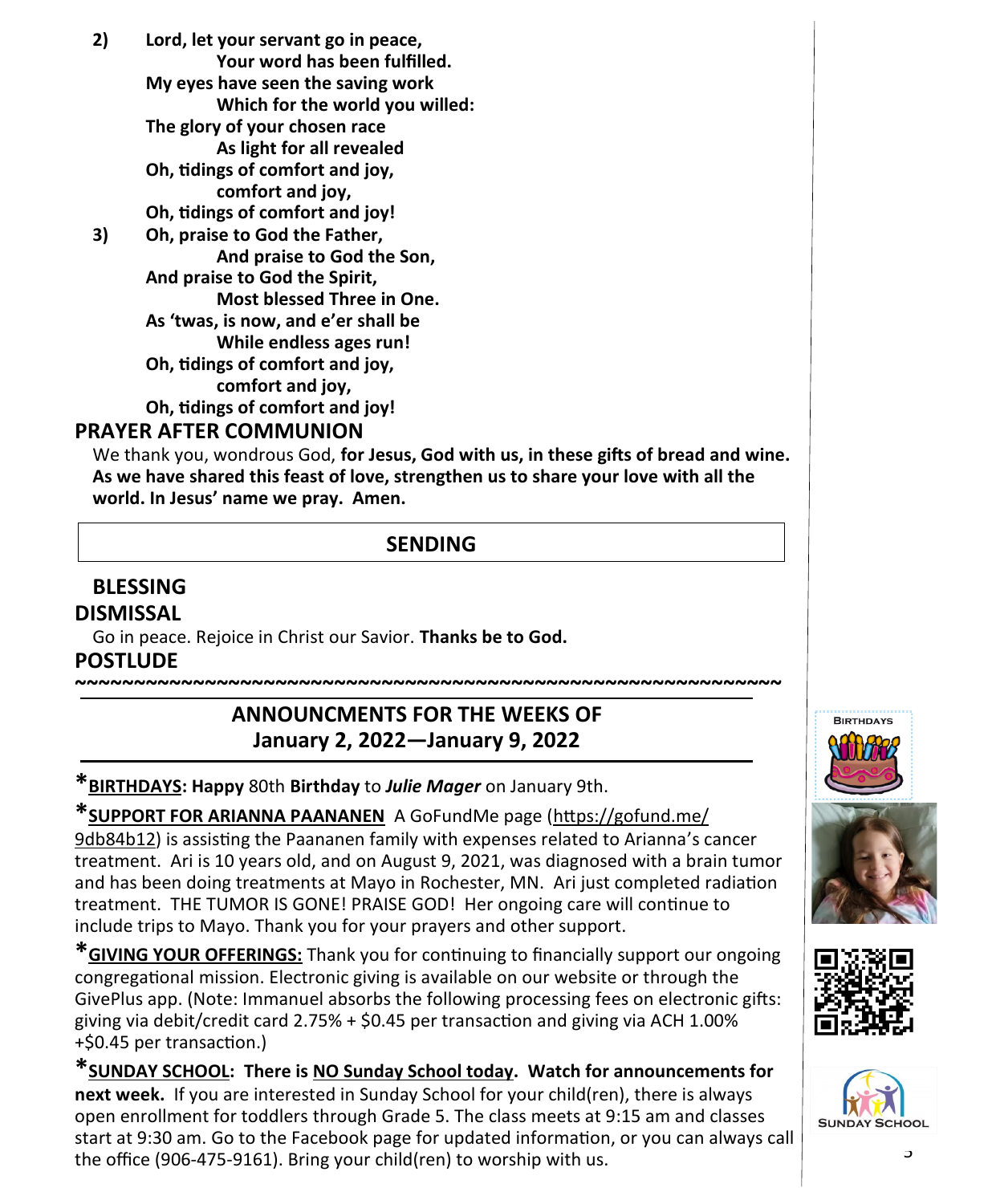











### **\*CHURCH PHOTO DIRECTORY: A WORKING DRAFT OF OUR CHURCH DIRECTORY IS**

**AVAILABLE!** View it online or via the FREE mobile app today. A limited number of printed copies are also available on the upper level resource table. To view the directory online, go to **members.InstantChurchDirectory.com** and follow the prompts under "Sign In" to "Create a login now." Use your email address that you included in your directory submission and confirm it following the instructions. If you did not submit an email for directory use, you won't be able to access the directory online. There is also a free mobile app available for download at the Apple® App store in iTunes®, Google Play™ store and the Amazon Fire App Store. Simply search for "**Instant Church Directory**" to get the download. The same login protocol as above applies to the app. Need help or have questions? Please contact the church office: (906) 475-9161.

**\*REVELATION STUDY…** will begin Thursday, January 6, at 6:00 PM both in-person (fellowship hall) and online (church website). No RSVP is necessary. Just bring your Bible. Pastor Steve will provide study materials in downloadable and printed form. Explore this strange and wonderful final book of the New Testament that is best understood as a series of seven broad cycles each beginning either with the life of Christ or the beginning of the Christian Church and completed by the coming of Christ for judgment of the world.

**\*LIFELONG FAITH FORMATION** Sign up by January 7 for the Synod's 2022 Lifelong Faith Formation Classes (nglsynod.org/lifelong-faith-formation). The 2022 winter schedule is:

- Introduction to Biblical Hebrew 8 Sunday evening sessions
- The Samuel Series: Prayer and the Spiritual Life 7 Monday morning sessions
- The Big Picture Bible Discussion 4 Tuesday evening sessions
- The Book of Ezekiel, Part II 10 Wednesday evening sessions
- Anishinaabe Culture up to 3 Thursday evening sessions

Dialogue with the Islamic Resource Group - 2 sessions on a Thursday and Friday evening For more information, see nglsynod.org/lifelong-faith-formation or contact Deacon Lori Ward at [lori.ward@nglsynod.org](mailto:lori.ward@nglsynod.org) or 615-519-1969 (cell).

**\*WE'RE HIRING: We are in need of a part-time custodian**. If you are interested, you can pick up an application from the office or go to: [https://immanuelnegaunee.weebly. com/](https://immanuelnegaunee.weebly.com/apply-for-job.html) apply-for-[job.html.](https://immanuelnegaunee.weebly.com/apply-for-job.html) Please pray that God sends the right person. Offering

**\*2022 CONTRIBUTION ENVELOPES WILL BE PUT IN THE OFFICE AFTER JANUARY**.



### \***PAINTING FUND RAISER** - The Painting Project Fund Raiser is

on-going. Consider making a donation to this *Sanctuary Painting Fund Raiser* that was voted on after worship, November 1st. We will be raising \$15,000 to help with some of the cost involved with this Project. Thank you for any donation you can make. It will all help with the cost. Right now the total in donations is \$13,614.82. Thank you to all of you who have donated.

*\****CARE CLINIC** A baby's play-pen can be found in the Stewardship area of the church where any Care Clinic items can be placed. Needed items include: Onesies, Bibs, Socks, Newborn Hats, Sweater & Hat Set or a Hooded Sweatshirt or a Little Jacket, Sleepers, A New Outfit, Receiving Blankets, A Rattle, A Small Toy, A Hooded Towel, Washcloths, Shampoo, Lotion, Bath Bar, Diaper Rash Cream, Nail clipper, Wipes, Diapers, or Financial Support (checks made out to 'Immanuel", and in the memo line write 'Care Clinic'). Thank you for any donations you may be able to make. Pastor Tom & Luanne Skrenes are handling this Project.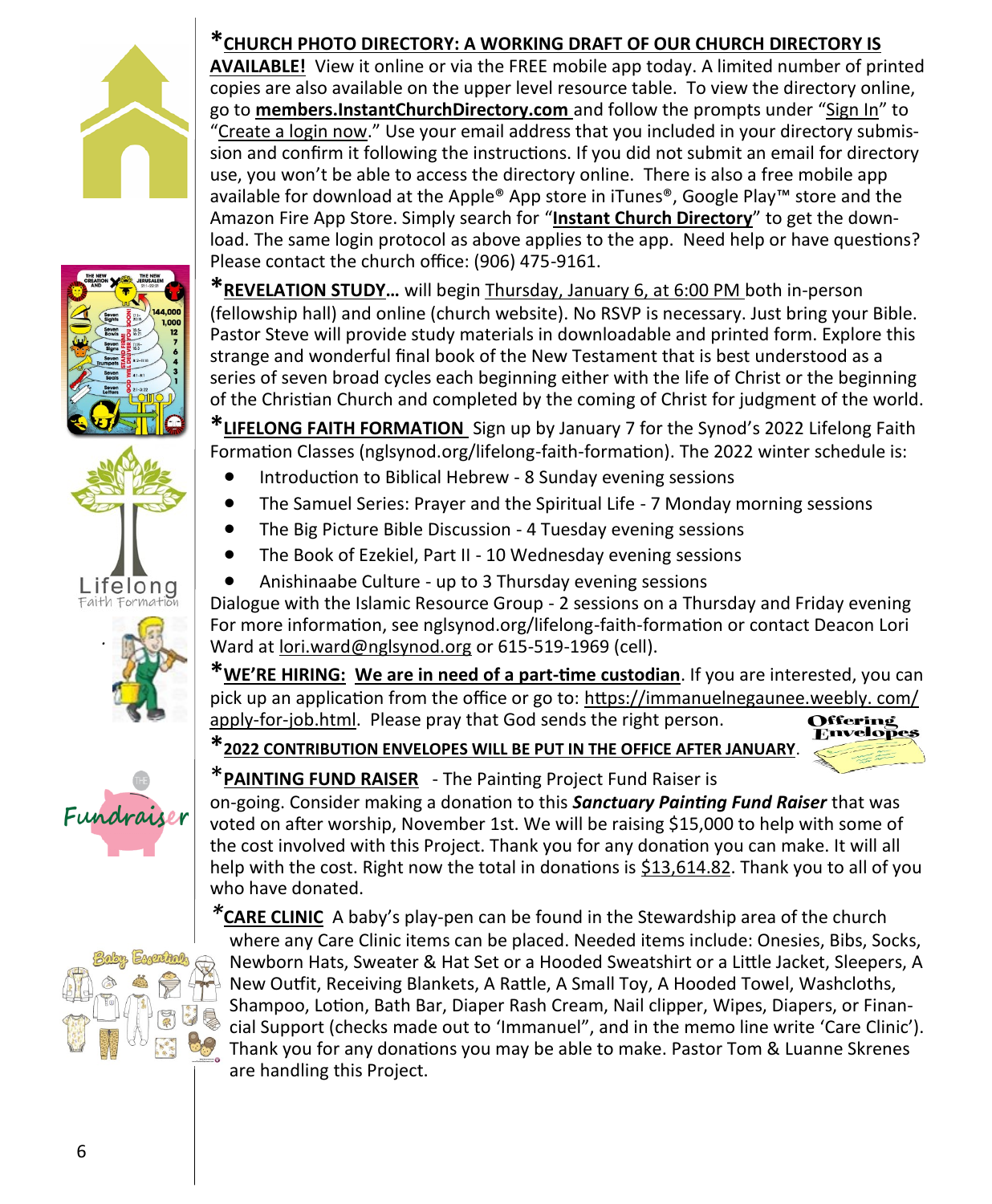#### **KEEP IN YOUR PRAYERS**

**Pray For**: *Nancy Burton, Jonelle Collins, Gerry Davidson, Billy Jo Kaufman, Peggy Jackson, Betty Kinnunen, Anna Laurila, John Meier, Wendy Niemi, Arianna Paananen, Don & Vera Palomaki, Joyce Peterson, Linda Sjolund, Bob Sylvester, Richard Toyra, and all COVID patients*.

Our Shut-ins: *Bettie Ahola, Rudy Gagnon, Charlene Kivisto, Timothy Kjellman, Betty Lukkarinen, Leo Nirva, Mary Parkkonen, Janet Penhale, Butch Pynnonen, Lillian Rivers, Paul Smith, Lynne Tossava*.

Members in the Armed Service: *Luke DeWitt, Adrianna Gustafson, Michael Gustafson, Hunter (Jessica) Hetrick, Dennis Koski, Jacque Kurian, Tanner Romback, Trevor Romback, Michael Sedlock, Ethan Wallner, Jason Wallner*, and *all Armed Services Families.*

### *~~~~~~~~~~~~~~~~~~~~~~~~~~~~~~~~~~~~~~~~~~~~~~~~~~~~~~~~~~~~~~~~~~~~~~~~~~~~~~~~~~~~~*  **VOLUNTEERS ASSISTING IN SERVICE**

**SERVING IN WORSHIP:** *Pastor Steve Solberg*

**ORGANIST/PIANIST/MUSICIAN:** *Connie Scanlon* 

**Worship Services: Sun. @ 9:30 am / Mon. @ 6 pm Office Hours: 8 am-2 pm, Monday-Thursday (or by appt.)**

#### **ASSISTING IN THE SERVICE:**

9:30 am USHERS/GREETERS – *Alice Mutkala & Deb Moyer* 6 pm USHERS/GREETERS – *Ron & Cheryl Ulvila*

- 9:30 am LECTOR *Alice Mutkala*
- 6 pm LECTOR *Mike Frustaglio*

9:30 am COMM. ASST.'S *– Jean Manginen*

6 pm COMM. ASST.'S – *Corey Holcomb*

9:30 am Tech Team – *Luanne Skrenes* 6 pm Tech Team - *Need Volunteers*

- 
- 

# **JANUARY'S MONTHLY MISSION**

### **JANUARY'S MONTHLY MISSION EMPHASIS is our Tanzanian**

**companion ministry relationships.** Many miles separate us, but we discover God's blessing of strengthened faith and vitality in the relationships we develop visiting and being visited by our Tanzanian brothers and sisters in Christ.

January's above-and-beyond offerings will go to our Immanuel Companion Congregation fund, encouraging travel and connections between Yombo Lutheran Church of the Eastern and Coastal Diocese of the Evangelical Lutheran Church in Tanzania and Immanuel.

Stay tuned as future trips are planned!!!

If you wish to give above-and-beyond to this mission, please use January's mission emphasis envelope from your **2022 offering envelope box** or in some other way designate your gift. *Thank you for your* 

*generosity!* 

Thank you for giving \$1,225.25 in December to *Room at the Inn*. The recipients will be richly blessed with your generosity! Thank you!